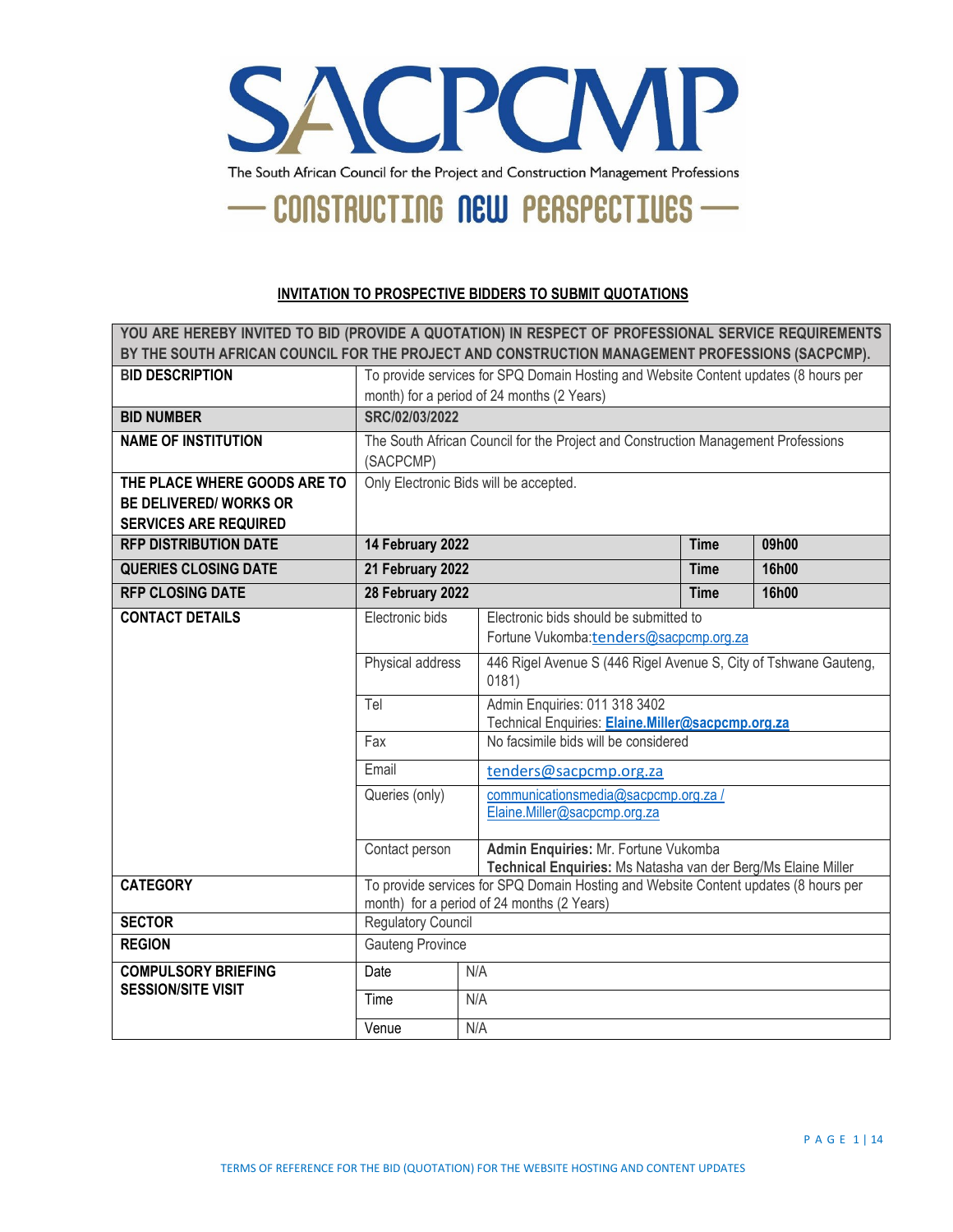# **SUMMARY BRIEF**

## **BACKGROUND INFORMATION**

The South African Council for the Project and Construction Management Professions (SACPCMP) is a statutory body established by Section 2 of the Project and Construction Management Act (Act No.48 of 2000), is a juristic person established for statutory professional certification, registration and regulation of Project and Construction Management Professions in order to protect public interest. In line with the Construction Industry development initiatives, the Council continues to advance and promote the science and management practice of project and construction management thereby contributing towards promotion of the Construction and Built Environment industries.

It further regulates the Project and Construction Management Professions to protect the public by identifying the type and scope of work, registering professionals and maintaining a national register of professionals who adhere to a Code of Conduct.

It also accredits Project and Construction Management programmes at tertiary educational institutions and recognises Voluntary Associations who assist in the promotion of the professions under the SACPCMP (South African Council for the Project and Construction Management Professions) umbrella.

#### **OPERATIONS**

The SACPCMP operates in the Built Environment alongside the other five Councils being:

- $\triangleright$  The South African Council for the Architectural profession (SACAP),
- The Engineering Council of South Africa (ECSA),
- $\triangleright$  The South African Council for the Landscape Architectural Profession (SACLAP),
- The Council for the Quantity Surveying Profession (SACQSP)
- and The South African Council for the Property Valuers Profession (SACPVP).

The National Minister of Public Works and Infrastructure is the Executive Authority of the Council and communicates with the Council through the Council for the Built Environment (CBE), which is the overarching body that co-ordinates the activities of all six Built Environment Councils.

#### **SCOPE OF WORK**

The objective is to appoint a service provider for the period for the domain hosting and content edits of the SACPCMP website (www.sacpcmp.org.za). Please take note of the following.

- The current website has security protocols, and the appointed service provider would be required to maintain these.
- The current website is in a WordPress platform and the appointed service provider would need to demonstrate familiarity with this platform.
- Please noted that content will be expected to be loaded within a 24-hour timeframe as standard and/or immediately for urgent requests based on prior notification.
- Please ensure that you provide a company profile that describes relevant experience of 5 years or more and relevant CVs of personnel who would work on such a project.
- Please ensure that quotation is provided as per the below format to ensure clarity.
- If a service provider has annual increase effected during the period, please indicate percentage increase and month in which this will be implemented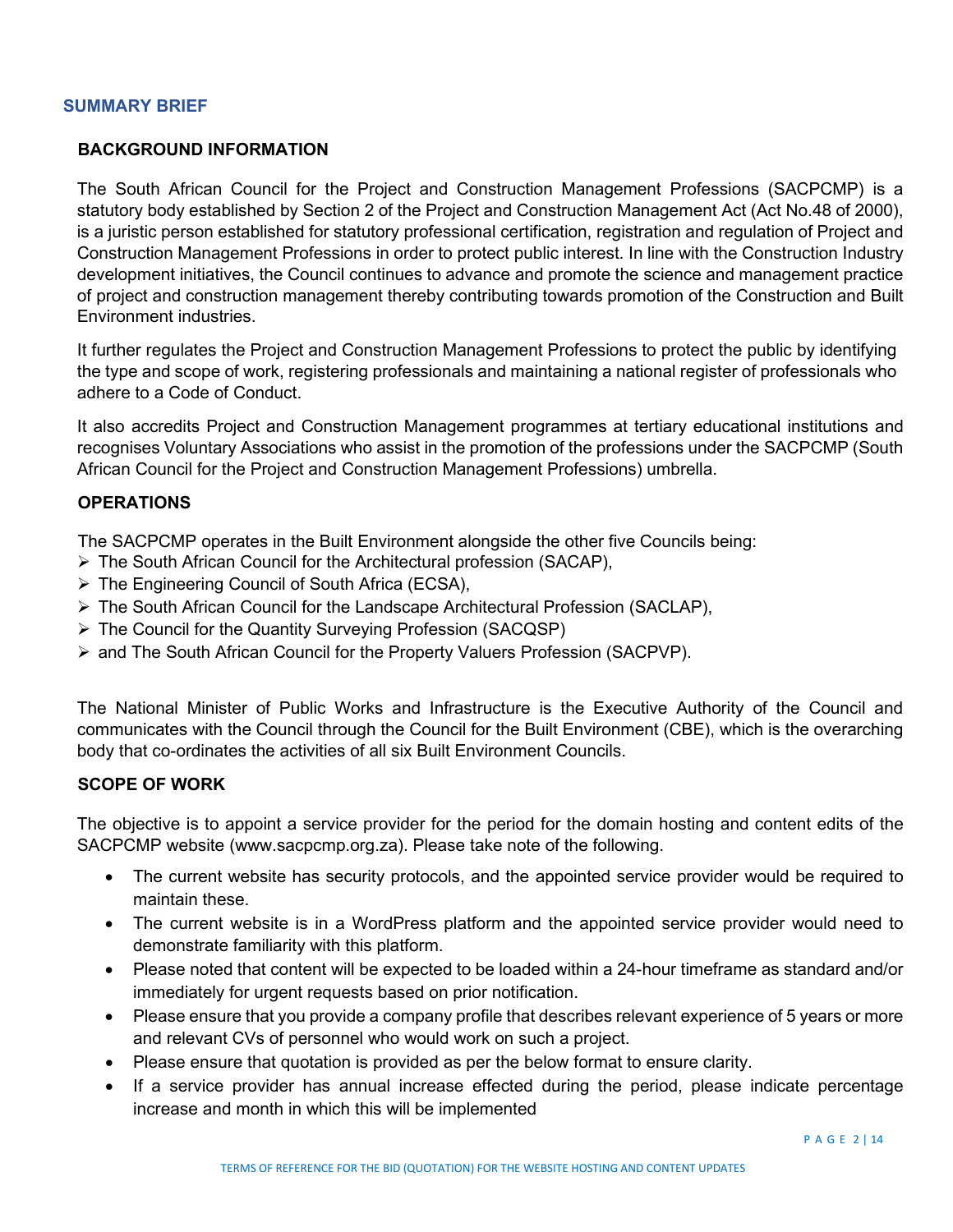# **24 MONTHS CONTRACT**

| <b>SERVICE PROVIDER</b>                       | <b>DECSRIPTION</b>                                           | <b>UNIT</b><br><b>PRICE</b> | <b>UNIT</b> | <b>TOTAL</b> |
|-----------------------------------------------|--------------------------------------------------------------|-----------------------------|-------------|--------------|
| <b>DOMAIN HOSTING - APRIL 2022</b>            | <b>WEBSITE BASIC DEVELOPMENT</b>                             |                             | 8           |              |
| DOMAIN HOSTING - MAY 2022                     | & UPDATES POOL HRS (8) PER                                   |                             | 8           |              |
| DOMAIN HOSTING - JUNE 2022                    | MONTH (**All additional hours                                |                             | 8           |              |
| DOMAIN HOSTING - JULY 2022                    | are costed @ Per hour rate**                                 |                             | 8           |              |
| <b>DOMAIN HOSTING - AUGUST 2022</b>           | Please specify additional hour<br>rate here R: _________,00) |                             | 8           |              |
| DOMAIN HOSTING - SEPT 2022                    |                                                              |                             | 8           |              |
| DOMAIN HOSTING - OCT 2022                     |                                                              |                             | 8           |              |
| DOMAIN HOSTING - NOV 2022                     |                                                              |                             | 8           |              |
| DOMAIN HOSTING - DEC 2022                     |                                                              |                             | 8           |              |
| DOMAIN HOSTING - JAN 2023                     |                                                              |                             | 8           |              |
| DOMAIN HOSTING - FEB 2023                     |                                                              |                             | 8           |              |
| DOMAIN HOSTING - MAR 2023                     |                                                              |                             | 8           |              |
| DOMAIN HOSTING - APRIL 2023                   |                                                              |                             | 8           |              |
| DOMAIN HOSTING - MAY 2023                     |                                                              |                             | 8           |              |
| <b>DOMAIN HOSTING - JUNE 2023</b>             |                                                              |                             | 8           |              |
| DOMAIN HOSTING - JULY 2023                    |                                                              |                             | 8           |              |
| DOMAIN HOSTING - AUGUST 2023                  |                                                              |                             | 8           |              |
| DOMAIN HOSTING - SEPT 2023                    |                                                              |                             | 8           |              |
| DOMAIN HOSTING - OCT 2023                     |                                                              |                             | 8           |              |
| <b>DOMAIN HOSTING - NOV 2023</b>              |                                                              |                             | 8           |              |
| <b>DOMAIN HOSTING - DEC 2023</b>              |                                                              |                             | 8           |              |
| <b>DOMAIN HOSTING - JAN 2024</b>              |                                                              |                             | 8           |              |
| <b>DOMAIN HOSTING - FEB 2024</b>              |                                                              |                             | 8           |              |
| DOMAIN HOSTING - MAR 2024                     |                                                              |                             | 8           |              |
|                                               | 24 Months: Total contract value Excluding VAT                |                             |             |              |
| <b>VAT</b>                                    |                                                              |                             |             |              |
| 24 Months: Total contract value Including VAT |                                                              |                             |             |              |

# **QUERIES**

All queries must be provided in writing and directed to **[communicationsmedia@sacpcmp.org.za](mailto:communicationsmedia@sacpcmp.org.za)** and [Elaine.Miller@sacpcmp.org.za](mailto:Elaine.Miller@sacpcmp.org.za) during office hours between 09h00 and 16h30. Please note that responses will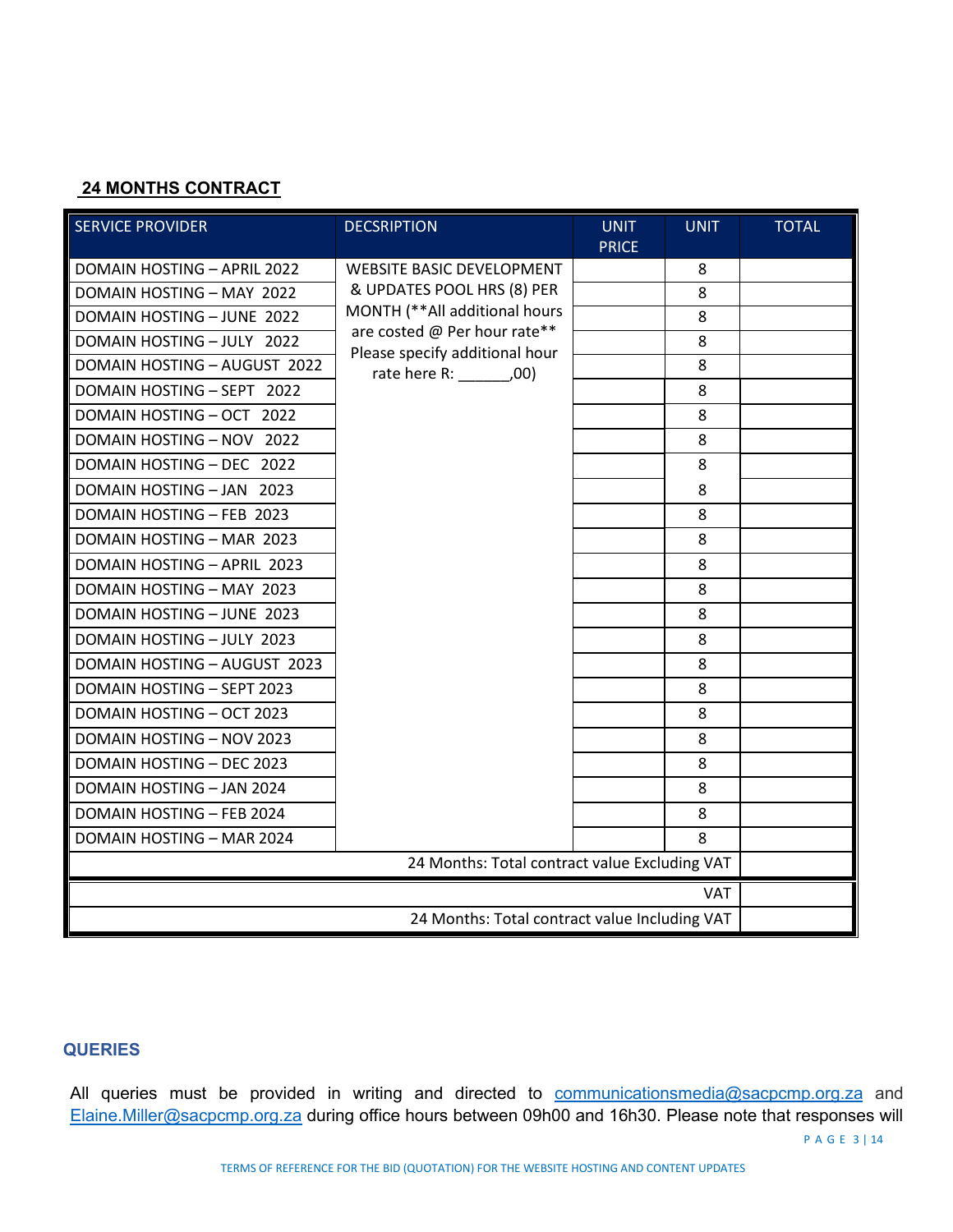be communicated to all bidders, and it is therefore the responsibility of the bidder or their representative to ensure that they provide correct email addresses on their documents.

The SACPCMP reserves the right not to consider any proposal not fully completed. By accepting to take part in the proposal process, you agree to keep in confidence all information imparted to you in relation with the proposal process, not to disclose it to third parties and not to use it for other purpose than the proposal. The Respondent is responsible for all costs incurred in the preparation and submission of the proposal. Copy/s of any affiliations, memberships and/or accreditations that support your submission must be included in the proposal.

Kindly note that SACPCMP is entitled to:

- Amend any RFP conditions, validity period, specifications, or extend the closing date and/or time of RFP's before the closing date. All Respondents, to whom the RFP documents have been issued, will be advised in writing of such amendments in good time.
- Verify any information contained in a proposal.
- Not appoint any bidder.
- Vary, alter, and/or amend the terms of this RFP, at any time prior to the finalisation of its adjudication hereof.
- Disqualify proposals that contain an omission of disclosure of material information, that is factually inaccurate, and/or contains a misrepresentation.
- Not accept the lowest proposal or any proposal in part or in whole. The SACPCMP normally awards the contract to the bidder who proves to be fully capable of handling the contract and whose proposal is technically acceptable and/or financially advantageous to the SACPCMP.
- Appointment as a successful contractor shall be subject to the parties agreeing to mutually acceptable contractual terms and conditions. In the event of the parties failing to reach such agreement within 30 (thirty) days from the appointment date, the SACPCMP shall be entitled to appoint the contractor who was rated 2nd (second), and so on.
- Cancel or withdraw from this RFP as a whole or in part without furnishing reasons and without attracting any liability.
- This proposal and its acceptance shall be subject to the terms and conditions contained in this RFP document.

### **PROPOSAL**

Bids shall include all relevant information about the bidder as indicated in the advertisement, which will enable the SACPCMP to assess the service provider's competence. Responding firms will be evaluated on the quality of the written proposals as well as oral presentations to Management Committee and or samples of previous work provided. All proposals should be submitted by 16h00 on **28 February 2022.** 

The Finance Department Subject Line: **Bid Reference Number** Fortune Vukomba Email: [tenders@sacpcmp.org.za](mailto:tenders@sacpcmp.org.za)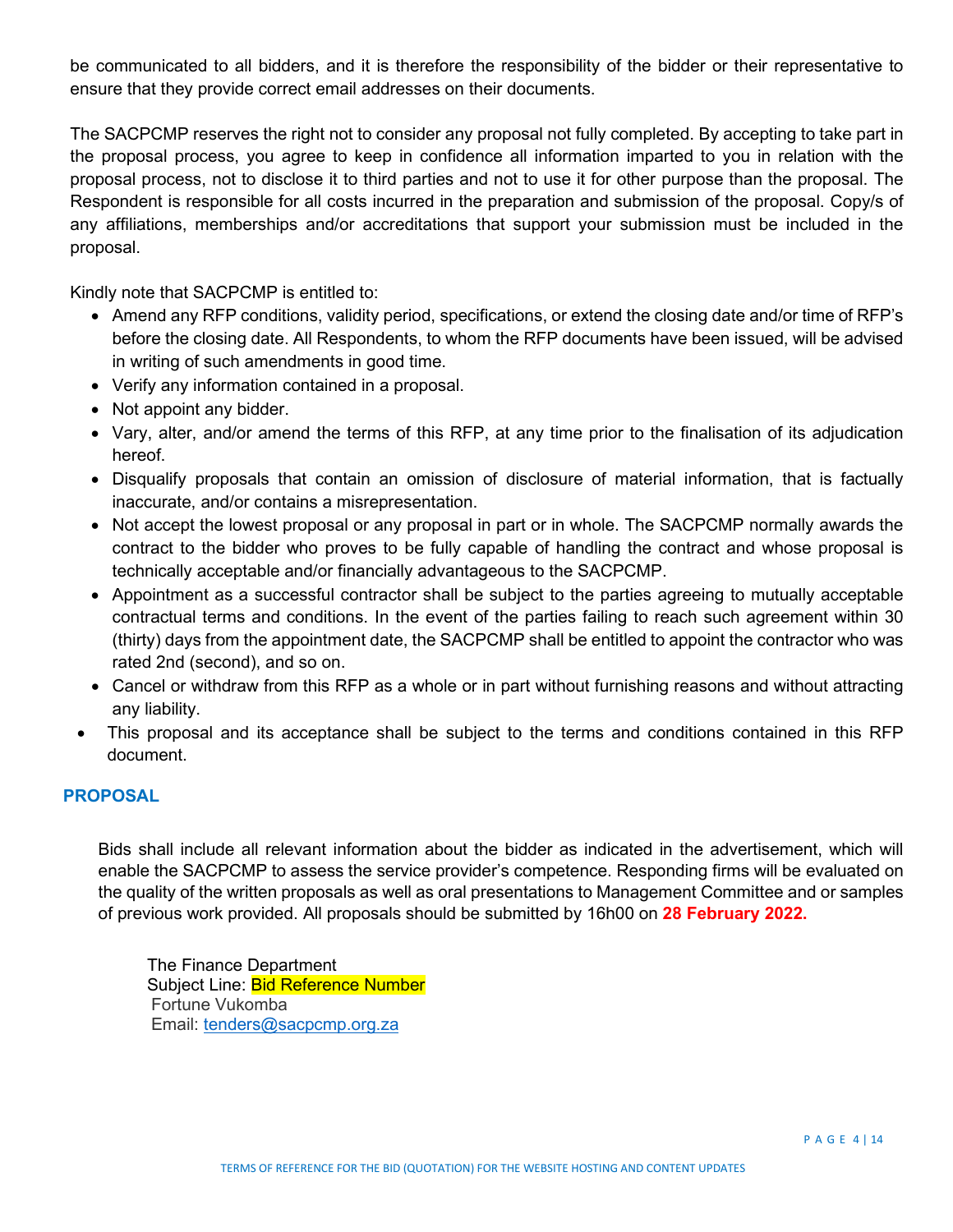# **SUBMISSION DOCUMENT**

#### **SUBMISSION**

All quotations must be submitted on the official forms provided and should not be re-typed. Please ensure electronic submissions are received before the respective deadlines, which must include the following:

- Company Information
	- Company Profile
		- $\circ$  The service provider must have a minimum of five (5) years' experience and expertise in providing similar service.
		- o Client references on similar assignments
- Quotation/ Pricing
	- $\circ$  The quoted price must be in South African Rands and be inclusive of 15% Vat, if VAT registered vendor.
	- $\circ$  All quotations should include all aspects noted in the brief provided above.
- **Forms (Compulsory Documents)**

This relates to the application for inclusion in the Database of Service Providers

- o **SBD 6.1 Form**
- o **National Treasury Central Supplier Database CSD Form (Proof of registration on the CSD needs to be provided)**
- o **Tax clearance certificate (No service provider will be considered if their tax matters are not up to date with SARS.) (Addendum B)**
- o **Failure to submit will result in disqualification**

#### **FAILURE TO COMPLY**

Proposals will be disqualified or excluded under the following conditions:

- Any quotation submitted after the closing date and time shall **NOT** be considered.
- Ensure that your proposal/quotation clearly covers **ALL** the above aspects of the RFP.
- **DO NOT** include insurance to your quote as SACPCMP provides its own insurance.
- **ALL QUOTATIONS and ENQUIRIES** are to be addressed to the respective person stipulated on the Request for Proposal document.
- The SACPCMP reserves the right to cancel the procurement process at any time without notice, and not issue the order.
- Conditional quotations will be subject to SACPCMP acceptance and approval processes.
- The onus will rest with the service provider who has been awarded the services to inform SACPCMP of any changes to the information provided on such SBD forms. Failure to do so will result in misrepresentation of facts/ information and may results in SACPCMP terminating the service or contract.
- Payment terms: compliant invoices will be processed 30 days after receipt of invoice.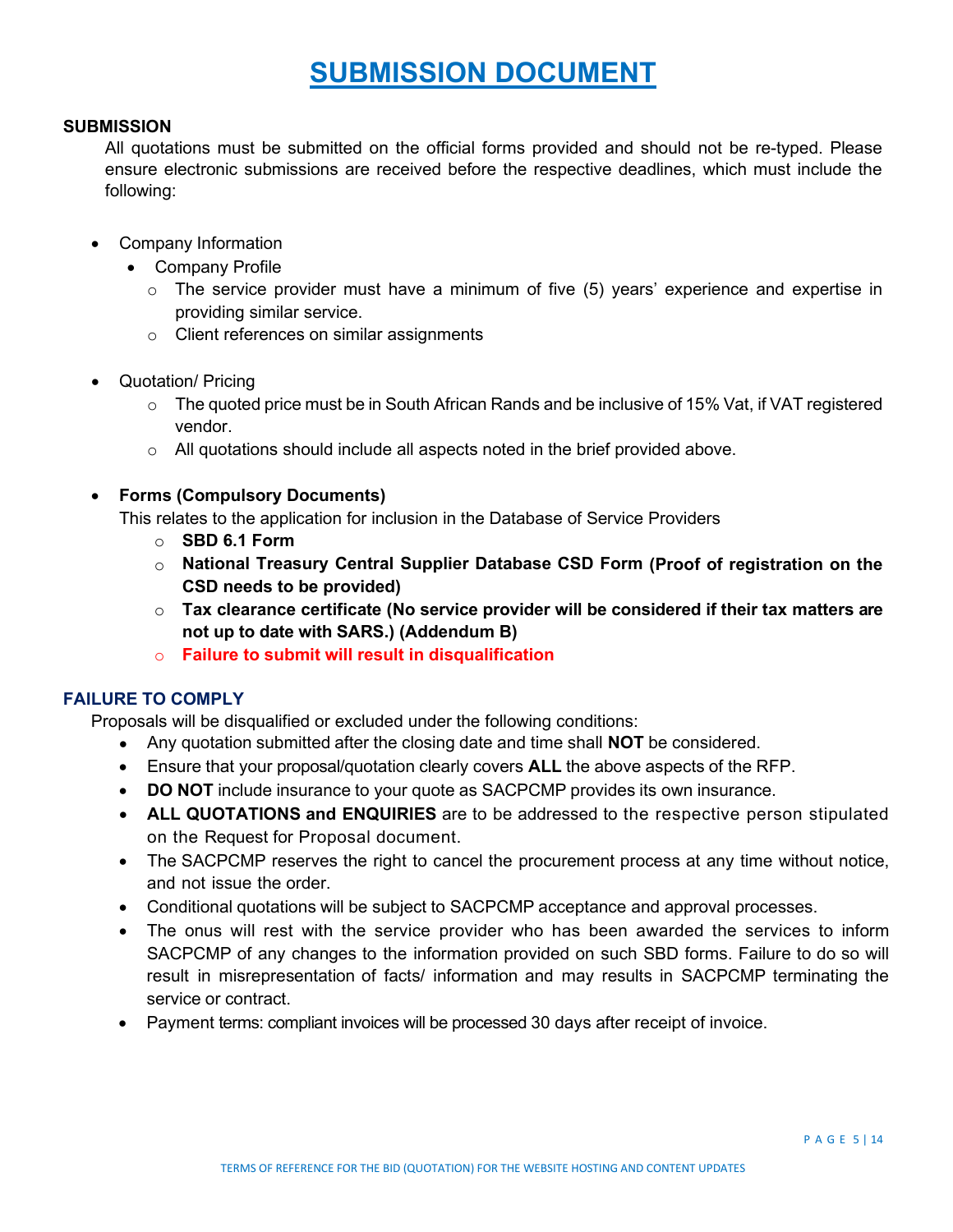### **BID EVALUATION:**

The bid evaluation process is expected to take place during June and will be based on the following table.

| <b>Evaluation criteria</b> | <b>Points</b> |
|----------------------------|---------------|
| Price                      | 80%           |
| <b>BBBEE</b>               | 20%           |
| <b>Maximum Points</b>      | 100%          |

## **PERIOD OF CONTRACT**

The contract period will be for a period of 60 days (two months) for the completion of all of above (deinstallations at old office premises and re-installation in new office premises), as well as testing all in working before final invoice will be settled.

# **GENERAL CONDITIONS OF CONTRACT**

General Conditions of Contract (GCC) as per National Treasury will apply. Service providers must familiarise themselves with these conditions as they will be applicable throughout the duration of the contract period.

# **CONTRACT MANAGEMENT**

The Service Provider will be required to sign a Standard Contract based for the duration and value of services.

 $\overline{\phantom{a}}$  ,  $\overline{\phantom{a}}$  ,  $\overline{\phantom{a}}$  ,  $\overline{\phantom{a}}$  ,  $\overline{\phantom{a}}$  ,  $\overline{\phantom{a}}$  ,  $\overline{\phantom{a}}$  ,  $\overline{\phantom{a}}$  ,  $\overline{\phantom{a}}$  ,  $\overline{\phantom{a}}$  ,  $\overline{\phantom{a}}$  ,  $\overline{\phantom{a}}$  ,  $\overline{\phantom{a}}$  ,  $\overline{\phantom{a}}$  ,  $\overline{\phantom{a}}$  ,  $\overline{\phantom{a}}$ 

 **Authorised Bidder's Signature Date**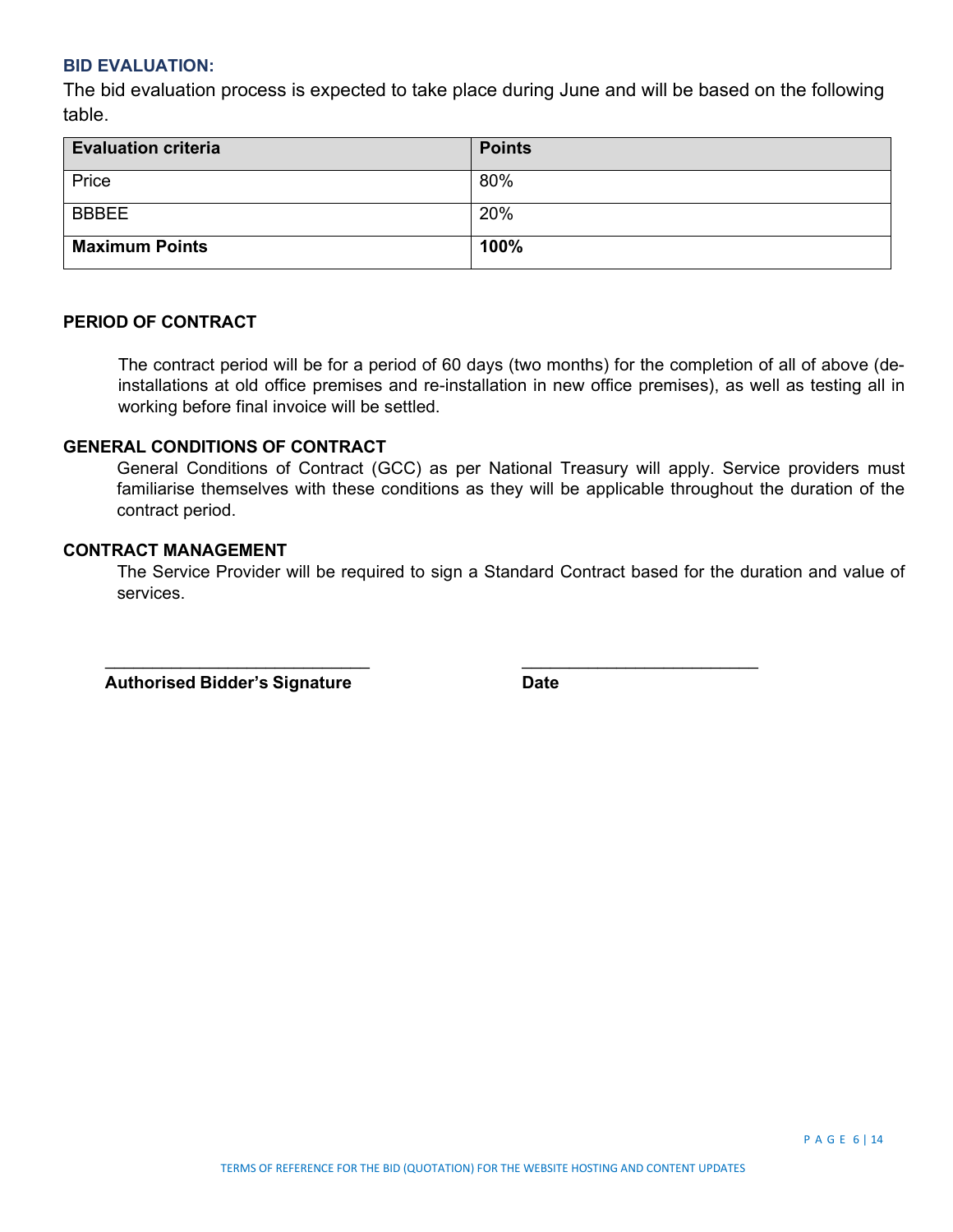# **PREFERENTIAL PROCUREMENT POLICY FRAMEWORK ACT**

This request for quotation (RFP) will be evaluated on functionality and the 80:20-point systems as stipulated in the Preferential Procurement Policy Framework Act (Act number 5 of 2000) & SACPCMP's Supply Chain Management Policies and Procedures.

(For more information on the PPPFA please click on the link below [https://www.thedti.gov.za/economic\\_empowerment/docs/PPPFA%20Regulation.pdf\)](https://www.thedti.gov.za/economic_empowerment/docs/PPPFA%20Regulation.pdf)

# **TERMS AND CONDITIONS:**

- 1. All goods or services procured will be subjected to SACPCMP Procurement Policy and Procedures.
- 2. It is the responsibility of the prospective bidders / service providers to submit valid Tax Clearance Certificates. Failure to do so may invalidate the bid submitted in terms of the RFP.
- 3. All invoices submitted for payment need to stipulate the **SACPCMP's VAT number; 4100199787** as per Section 20 of the VAT Act.) as well as that of the service provider (if VAT registered).
- 4. I (the service provider) certify that all the required information, relevant forms have been completed and furnished as part of the bid.
- 7. I (the service provider) hereby agree that should I be awarded this RFP and fail to deliver or perform on the award; the SACPCMP will have the right to enforce Regulation 13 of the Preferential Procurement Regulations.
- 8. This RFP is subject to the provisions made in the General Conditions of Contract, as issued by National Treasury, including its revisions.
- 9. I (the service provider) hereby agree that the SACPCMP may restrict me from business if my company does not perform or deliver on services/ supplies received.
- 10. I (the service provider) hereby agree that the onus is on the supplier not to accept orders or make deliveries that will result in overspending on the amount awarded on this RFP. I also accept that I will not be paid by the SACPCMP for any over expenditure.

SIGNATURE OF BIDDER: **WE are all that the set of the set of the set of the set of the set of the set of the set of the set of the set of the set of the set of the set of the set of the set of the set of the set of the set** 

CAPACITY: **Example 20** 

COMPANY STAMP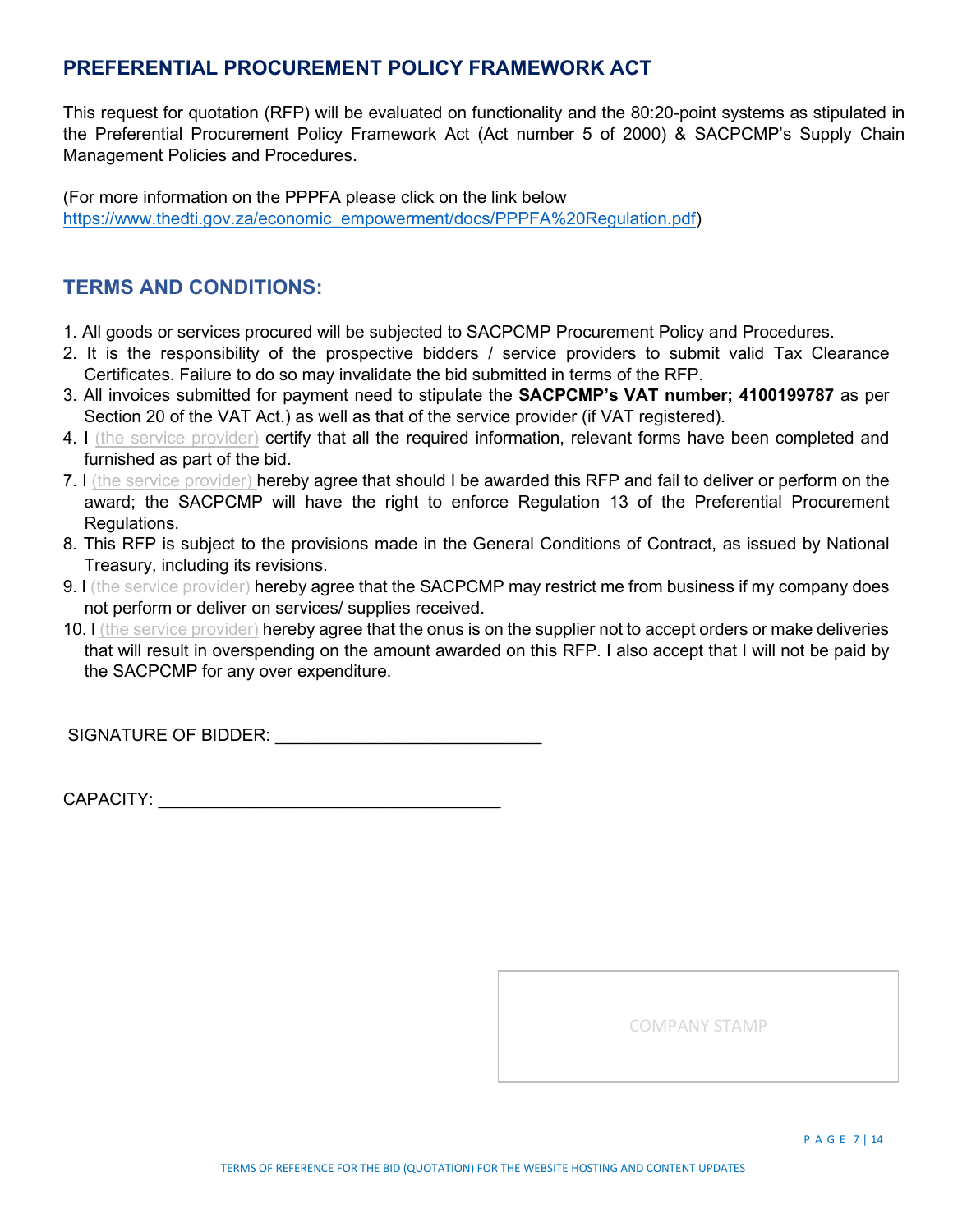#### **SBD 6.1**

# **PREFERENCE POINTS CLAIM FORM IN TERMS OF THE PREFERENTIAL PROCUREMENT REGULATIONS 2017**

This preference form must form part of all bids/ proposals submitted. It contains general information and serves as a claim form for preference points for Broad-Based Black Economic Empowerment (B-BBEE) Status Level of Contribution.

**NB: BEFORE COMPLETING THIS FORM , BIDDERS/ POTENTIAL SERVICE PROVIDERS MUST STUDY THE GENERAL CONDITIONS, DEFINITIONS AND DIRECTIVES APPLICABLE IN RESPECT OF B-BBEE, AS PRESCRIBED IN THE PREFERENTIAL PROCUREMENT REGULATIONS, 2017.**

### **1. GENERAL CONDITIONS**

- 1.1 The following preference point systems are applicable to all bids/ proposals:
	- the 80/20 system for requirements with a Rand value of above R30,000 and up to R50 000 000 (all applicable taxes included); and
	- the 90/10 system for requirements with a Rand value above R50 000 000 (all applicable taxes included).
- 1.2 The value of this bid cannot exceed an estimated amount of R50 000 000 (including all applicable taxes) and therefore the 80/20preferential procurement point system shall be applicable.
- 1.3 Preference points for this bid shall be awarded for:
	- (a) Price; and
	- (b) B-BBEE Status Level of Contribution.
- 1.4 The maximum points for this bid/ proposal are allocated as follows:

| <b>Description</b>                                | Points |
|---------------------------------------------------|--------|
| Price                                             | 80     |
| B-BBEE status level of contribution               | 20     |
| Total points for Price and B-BBEE must not exceed | 100    |

- 1.6 Failure on the part of a bidder/ service provider to submit proof of B-BBEE Status level of contribution together with the bid, will be interpreted that preference points for B-BBEE status level of contribution are not claimed.
- 1.6 The purchaser reserves the right to require of a bidder, either before a bid is adjudicated or at any time subsequently, to substantiate any claim deemed fit in any manner required by the purchaser.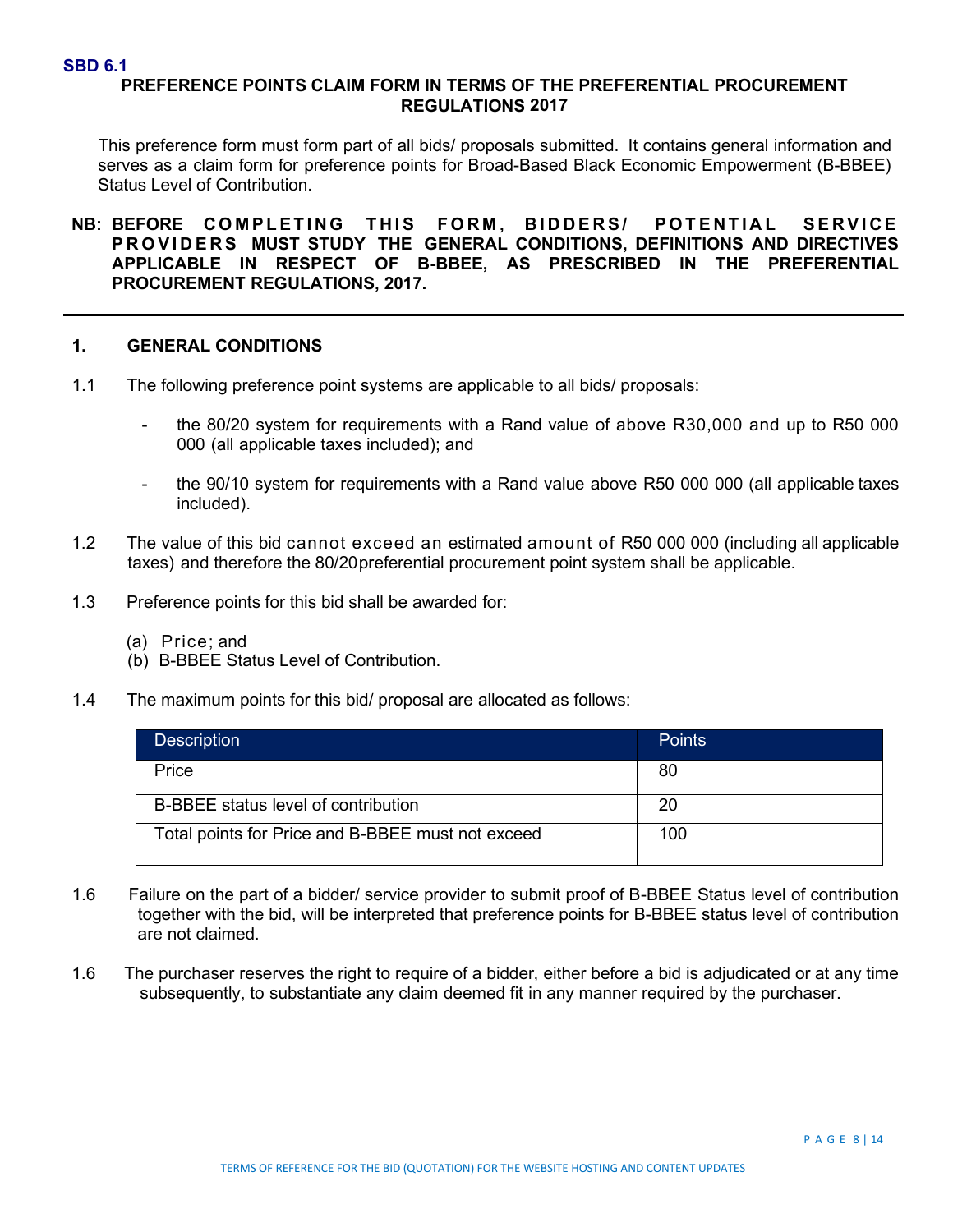# **DEFINITIONS**

(a) **"B-BBEE"** means Broad-Based Black Economic Empowerment as defined in section 1 of the Broad-Based Black Economic Empowerment Act.

- (b) "**B-BBEE status level of contributor"** means the B-BBEE status of an entity in terms of a code of good practice on black economic empowerment, issued in terms of section 9(1) of the Broad-Based Black Economic Empowerment Act.
- (c) **"bid"** means a written offer in a prescribed or stipulated form in response to an invitation by an organ of state for the provision of goods or services, through price quotations, advertised competitive bidding processes or proposals.
- (d) **"Broad-Based Black Economic Empowerment Act"** means the Broad-Based Black Economic Empowerment Act, 2003 (Act No. 53 of 2003).
- (e) **"EME"** means an Exempted Micro Enterprise in terms of a code of good practice on black economic empowerment issued in terms of section 9 (1) of the Broad-Based Black Economic Empowerment Act.
- (f) **"functionality"** means the ability of a tenderer to provide goods or services in accordance with specifications as set out in the tender documents.
- (g) **"prices"** includes all applicable taxes less all unconditional discounts.
- (h) **"proof of B-BBEE status level of contributor"** means:
	- 1) B-BBEE Status level certificate issued by an authorized body or person.
	- 2) A sworn affidavit as prescribed by the B-BBEE Codes of Good Practice.
	- 3) Any other requirement prescribed in terms of the B-BBEE Act.
- (i) **"QSE"** means a qualifying small business enterprise in terms of a code of good practice on black economic empowerment issued in terms of section 9 (1) of the Broad-Based Black Economic Empowerment Act.
- (j) **"Rand value"** means the total estimated value of a contract in Rand, calculated at the time of bid invitation, and includes all applicable taxes.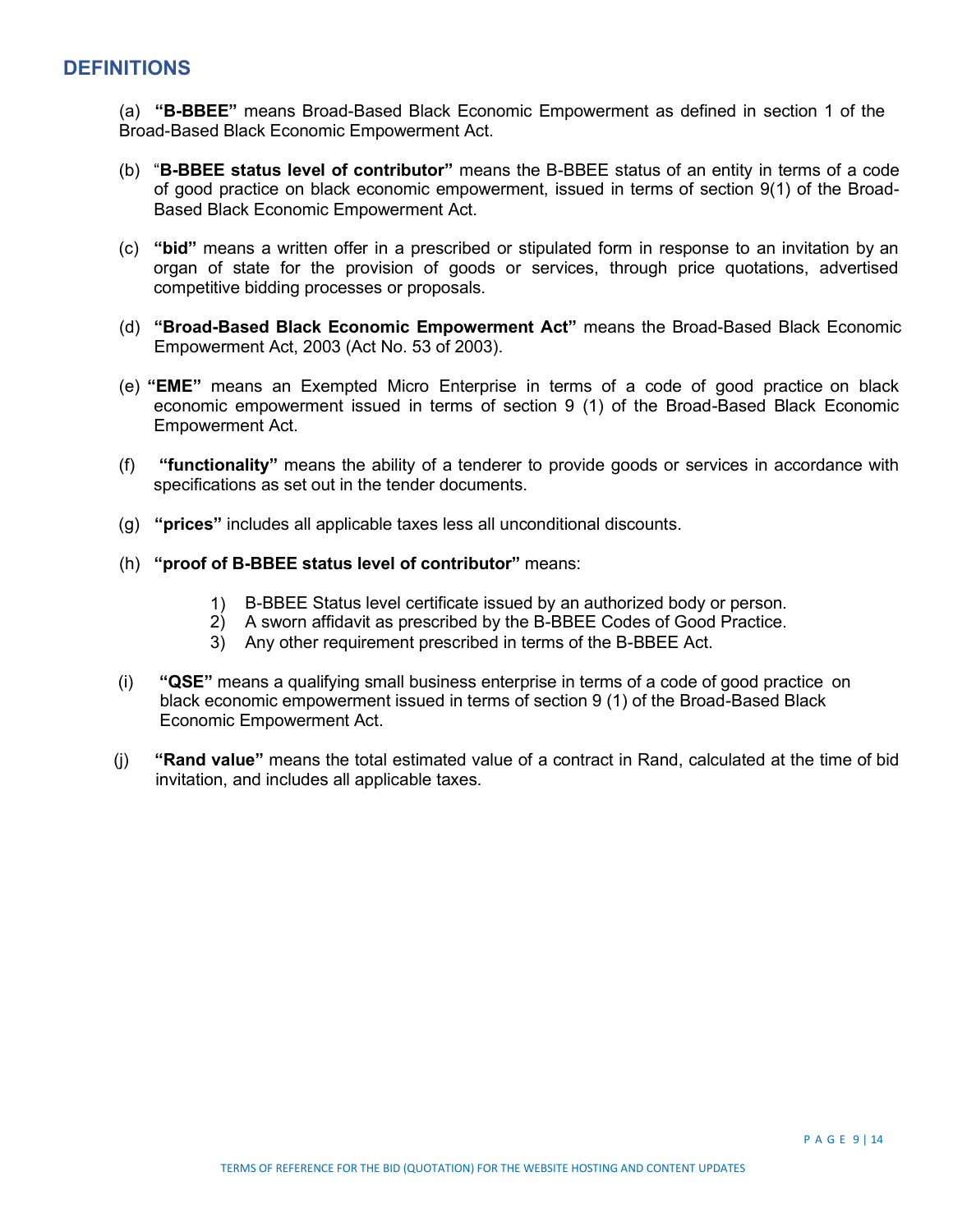# **POINTS AWARDED FOR PRICE**

### **THE 80/20 OR 90/10 PREFERENCE POINT SYSTEMS**

A maximum of 80 or 90 points is allocated for price on the following basis:

|        |     | 80/20                                                 | or |                                                  | 90/10                                |  |
|--------|-----|-------------------------------------------------------|----|--------------------------------------------------|--------------------------------------|--|
|        |     | $\Box$ Pt $\Box$ Pmin $\Box$                          |    | $Ps \Box 90^{\Box}1 \Box$ Pt $\Box$ P min $\Box$ |                                      |  |
| Where- |     | $Pmin \quad \Box$                                     | or |                                                  | 00 <u>- Ivan I</u><br>$P$ min $\Box$ |  |
| Ps     | =   | Points scored for price of bid under<br>consideration |    |                                                  |                                      |  |
| Pt     | $=$ | Price of bid under consideration                      |    |                                                  |                                      |  |
| Pmin   | Ξ   | Price of lowest acceptable bid                        |    |                                                  |                                      |  |

## **4.1 POINTS AWARDED FOR B-BBEE STATUS LEVEL OF CONTRIBUTOR**

In terms of Regulation 6 (2) and 7 (2) of the Preferential Procurement Regulations, preference points must be awarded to a bidder for attaining the B-BBEE status level of contribution in accordance with the table below:

| <b>B-BBEE Status Level of</b><br><b>Contributor</b> | <b>Number of points</b><br>(90/10 system) | <b>Number of points</b><br>(80/20 system) |
|-----------------------------------------------------|-------------------------------------------|-------------------------------------------|
|                                                     | 10                                        | 20                                        |
| ◠                                                   |                                           | 18                                        |
|                                                     |                                           | 14                                        |
|                                                     | 5                                         | 12                                        |
| 5                                                   |                                           | 8                                         |
|                                                     |                                           |                                           |
|                                                     | ⌒                                         |                                           |
|                                                     |                                           |                                           |
| Non-compliant contributor                           |                                           |                                           |

# **BID DECLARATION**

5.1 Bidders who claim points in respect of B-BBEE Status Level of Contribution must complete the following:

# **6. B-BBEE STATUS LEVEL OF CONTRIBUTOR CLAIMED IN TERMS OF PARAGRAPHS 1.4 AND 4.1**

6.1 B-BBEE Status Level of Contributor: ……….……… (maximum of 10 or 20 points)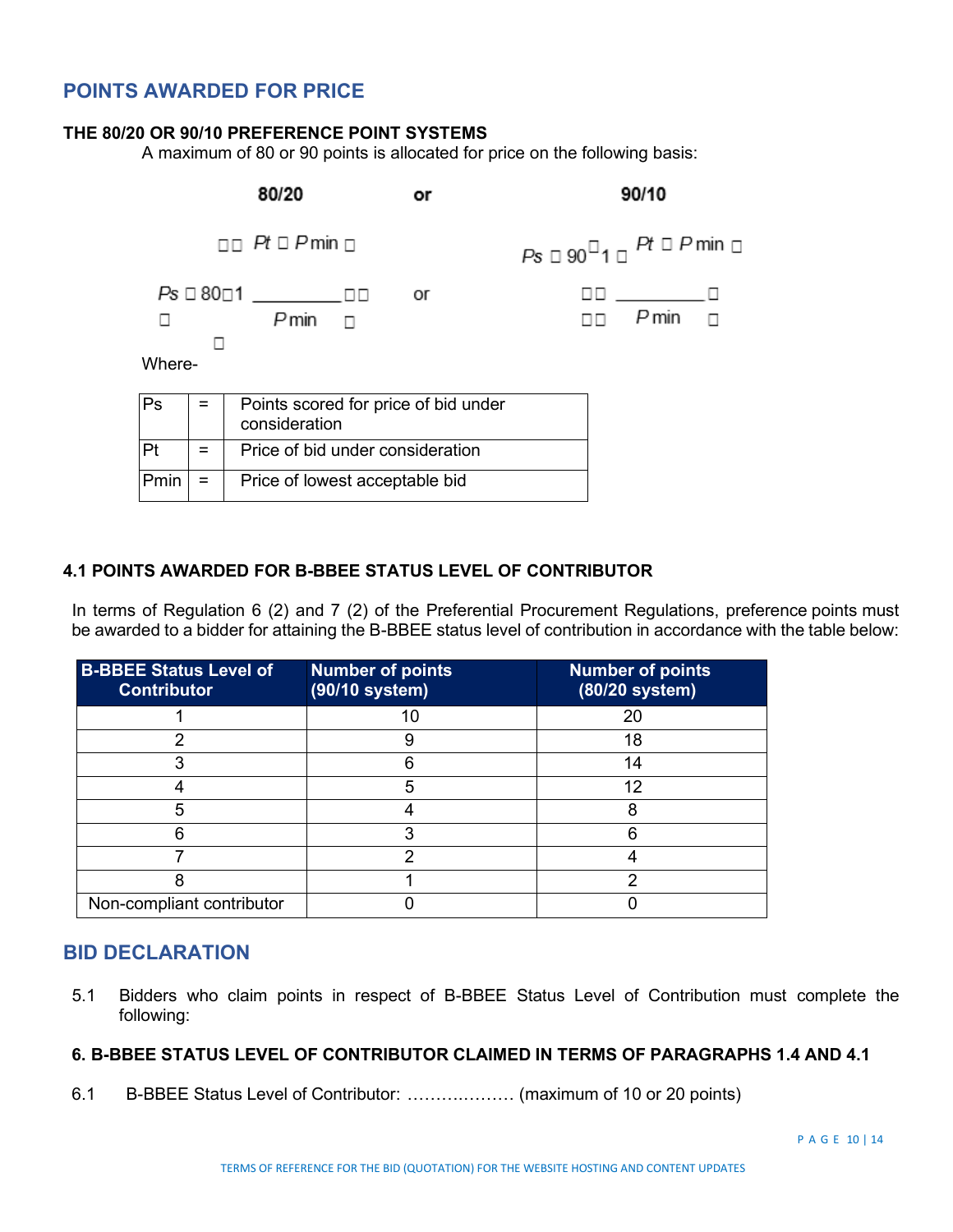(Points claimed in respect of paragraph 7.1 must be in accordance with the table reflected in paragraph 4.1 and must be substantiated by relevant proof of B-BBEE status level of contributor.

### **7. SUB-CONTRACTING**

7.1 Will any portion of the contract be sub-contracted? (*Tick applicable box*)

- 7.1.1. If yes, please indicate:
	- i) What percentage of the contract will be subcontracted..........................%
	- ii) The name of the sub-contractor…………………………………………………..
	- iii) The B-BBEE status level of the sub-contractor.............................……………..
	- iv) Whether the sub-contractor is an EME or QSE *(Tick applicable box*)
		- YE I NO
	- v) Specify, by ticking the appropriate box, if subcontracting with an enterprise in terms of Preferential Procurement Regulations,2017:

| Designated Group: An EME or QSE which is at last 51% owned by:    | <b>EME</b> | QSE |
|-------------------------------------------------------------------|------------|-----|
|                                                                   | V          | V   |
| <b>Black people</b>                                               |            |     |
| Black people who are youth                                        |            |     |
| Black people who are women                                        |            |     |
| Black people with disabilities                                    |            |     |
| Black people living in rural or underdeveloped areas or townships |            |     |
| Cooperative owned by black people                                 |            |     |
| Black people who are military veterans                            |            |     |
| <b>OR</b>                                                         |            |     |
| Any EME                                                           |            |     |
| Any QSE                                                           |            |     |

# **8**. **DECLARATION WITH REGARD TO COMPANY/FIRM**

- 8.1 Name of company name firm…………………………………………………………….
- 8.2 VAT registration number……………………………….…………………………………
- 8.3 Company registration number……….………………………………………………….
- 8.4 TYPE OF COMPANY/ FIRM [TICK APPLICABLE BOX]
	- □ Partnership/Joint Venture / Consortium
	- □ One-person business/sole propriety
	- □ Close corporation
	- D Company
	- (Pty) Limited

#### 8.5 DESCRIBE PRINCIPAL BUSINESS ACTIVITIES

………………………………………………………………………………………………

………………………………………………………………………………………………

## 8.6 COMPANY CLASSIFICATION [TICK APPLICABLE BOX]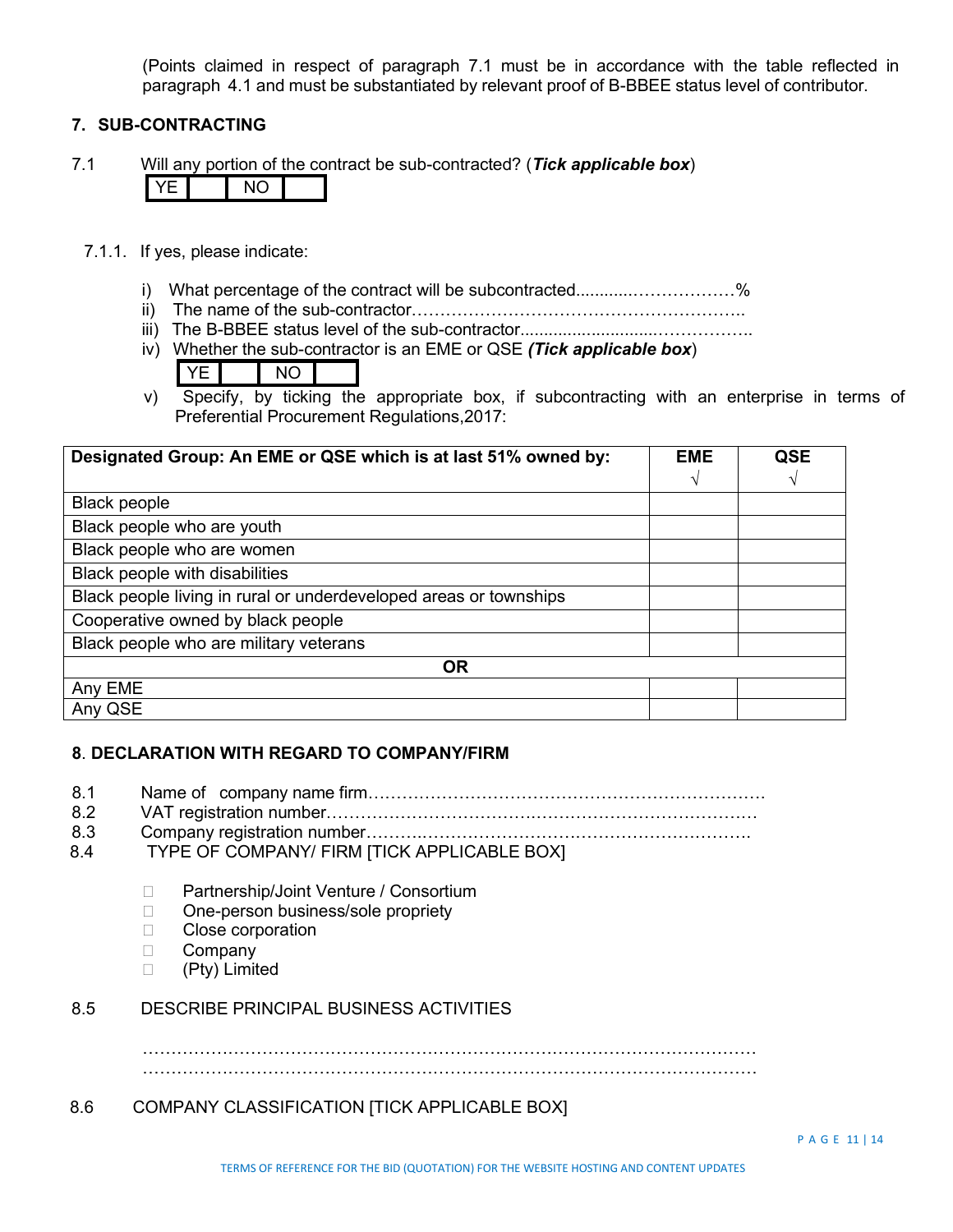- Manufacturer
- □ Supplier
- □ Professional service provider
- $\Box$  Other service providers, e.g. transporter, etc.
- 8.7 Total number of years the company/firm has been in business………………………
- 8.8 I/we, the undersigned, who is / are duly authorised to do so on behalf of the company/firm, certify that the points claimed, based on the B-BBE status level of contributor indicated in paragraphs 1.4 and 6.1 of the foregoing certificate, qualifies the company/ firm for the preference(s) shown and I / we acknowledge that:
	- i) The information furnished is true and correct.
	- ii) The preference points claimed are in accordance with the General Conditions as indicated in paragraph 1 of this form.
	- iii) In the event of a contract being awarded as a result of points claimed as shown in paragraphs 1.4 and 6.1, the contractor may be required to furnish documentary proof to the satisfaction of the purchaser that the claims are correct.
	- iv) If the B-BBEE status level of contributor has been claimed or obtained on a fraudulent basis or any of the conditions of contract have not been fulfilled, the purchaser may, in addition to any other remedy it may have –
		- (a) disqualify the person from the bidding process.
		- (b) recover costs, losses or damages it has incurred or suffered as a result of that person's conduct.
		- (c) cancel the contract and claim any damages which it has suffered as a result of having to make less favorable arrangements due to such cancellation.
		- (d) recommend that the bidder or contractor, its shareholders and directors, or only the shareholders and directors who acted on a fraudulent basis, be restricted by the National Treasury from obtaining business from any organ of state for a period not exceeding 10 years, after the *audi alteram partem* (hear the other side) rule has been applied; and
		- (e) forward the matter for criminal prosecution.

| <b>WITNESSES</b> | SIGNATURE(S) OF BIDDERS(S) |
|------------------|----------------------------|
| ◠                | DATE:<br>ADDRESS:          |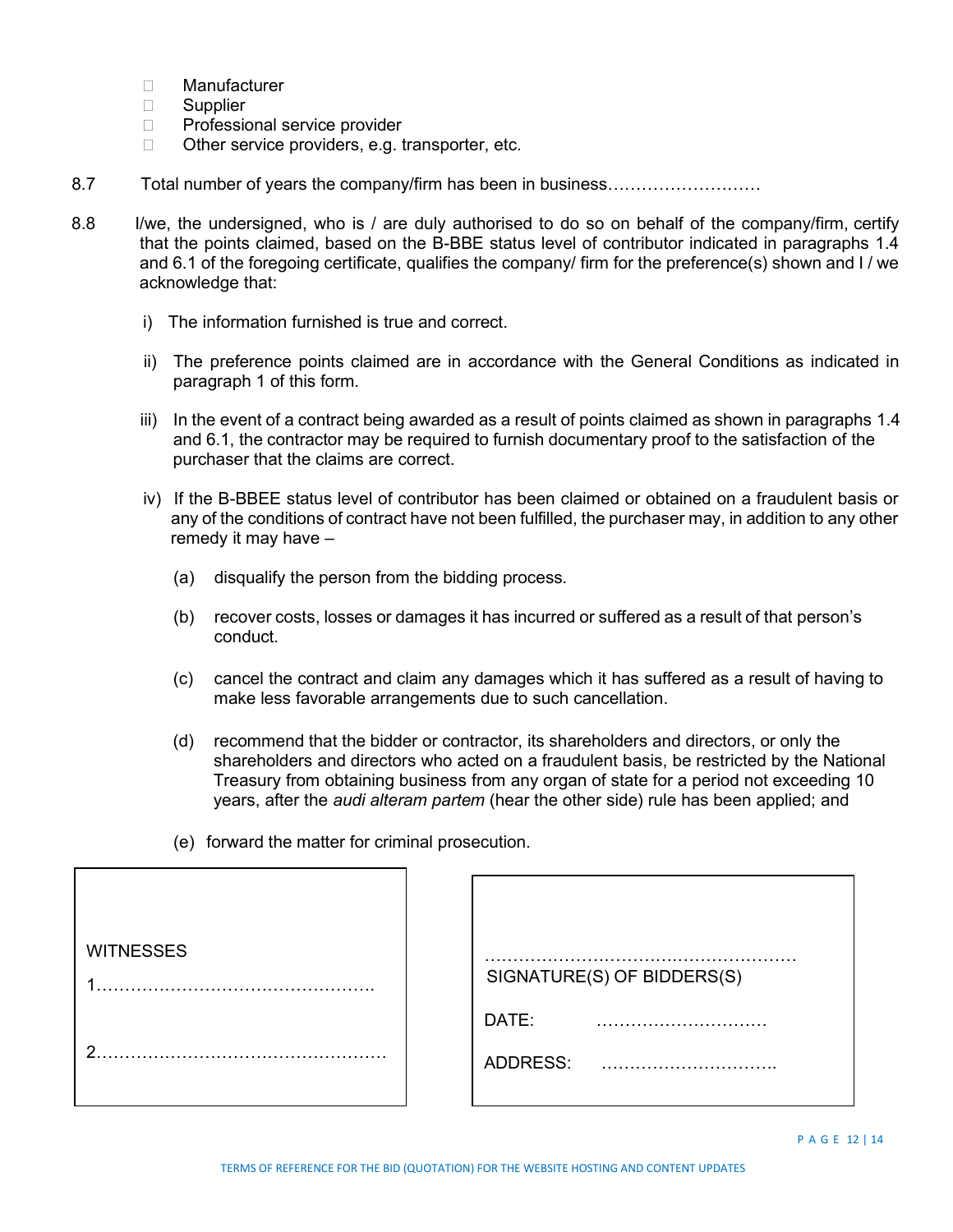## **Addendum A.**

B-BBEE Level of Contribution certificate – original or certified copy.